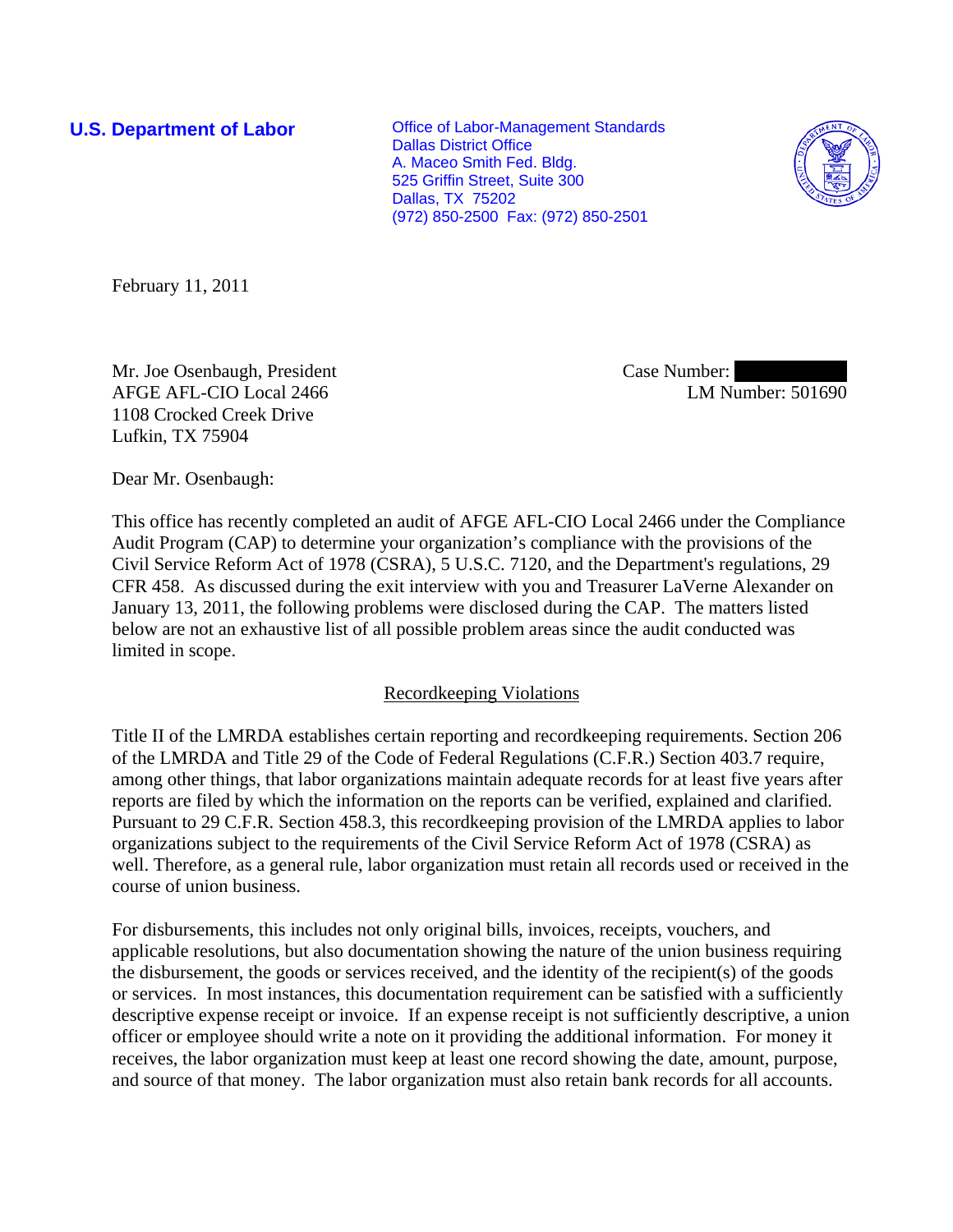The audit of Local 2466's 2010 records revealed the following recordkeeping violations:

1. General Reimbursed Expenses

Local 2466 did not retain adequate documentation for reimbursed travel expense incurred by Joe Osenbaugh totaling at \$92.00. The receipt maintained in the union's records was for \$111.87. There were also no details concerning the purpose of the travel reimbursement expense located in the union's records.

As previously noted above, labor organizations must retain original receipts, bills, and vouchers for all disbursements. The president and treasurer (or corresponding principal officers) of your union, who are required to sign your union's LM report, are responsible for properly maintaining union records.

2. Failure to Record Receipts

Local 2466 did not record in its receipts records the interest earned on certificates of deposit totaling \$285.28. The union also failed to accurately record dues received from retirees. Union receipts records must include an adequate identification of all money the union receives. The records should show the date and amount received, and the source of the money.

Based on your assurance that Local 2466 will retain adequate documentation in the future, OLMS will take no further enforcement action at this time regarding the above violations.

# Reporting Violations

Pursuant to 29 C.F.R., Section 458.3, the reporting requirement under 29 C.F.R. Section 403.2 (see Section 201(b) of the Labor-Management Reporting and Disclosure Act (LMRDA)) is made applicable to labor organizations subject to the requirements of the CSRA. This provision requires labor organizations to file annual financial reports that accurately disclose their financial condition and operations. The audit on Local 2466's 2010 records disclosed a violation of this requirement on the Labor Organization Annual Report Form LM-4 filed by Local 2466 for fiscal year ending December 31, 2009 . The Labor Organization Annual Report Form LM-4 filed by Local 2466 for fiscal year ending December 31, 2009, was deficient in the following areas: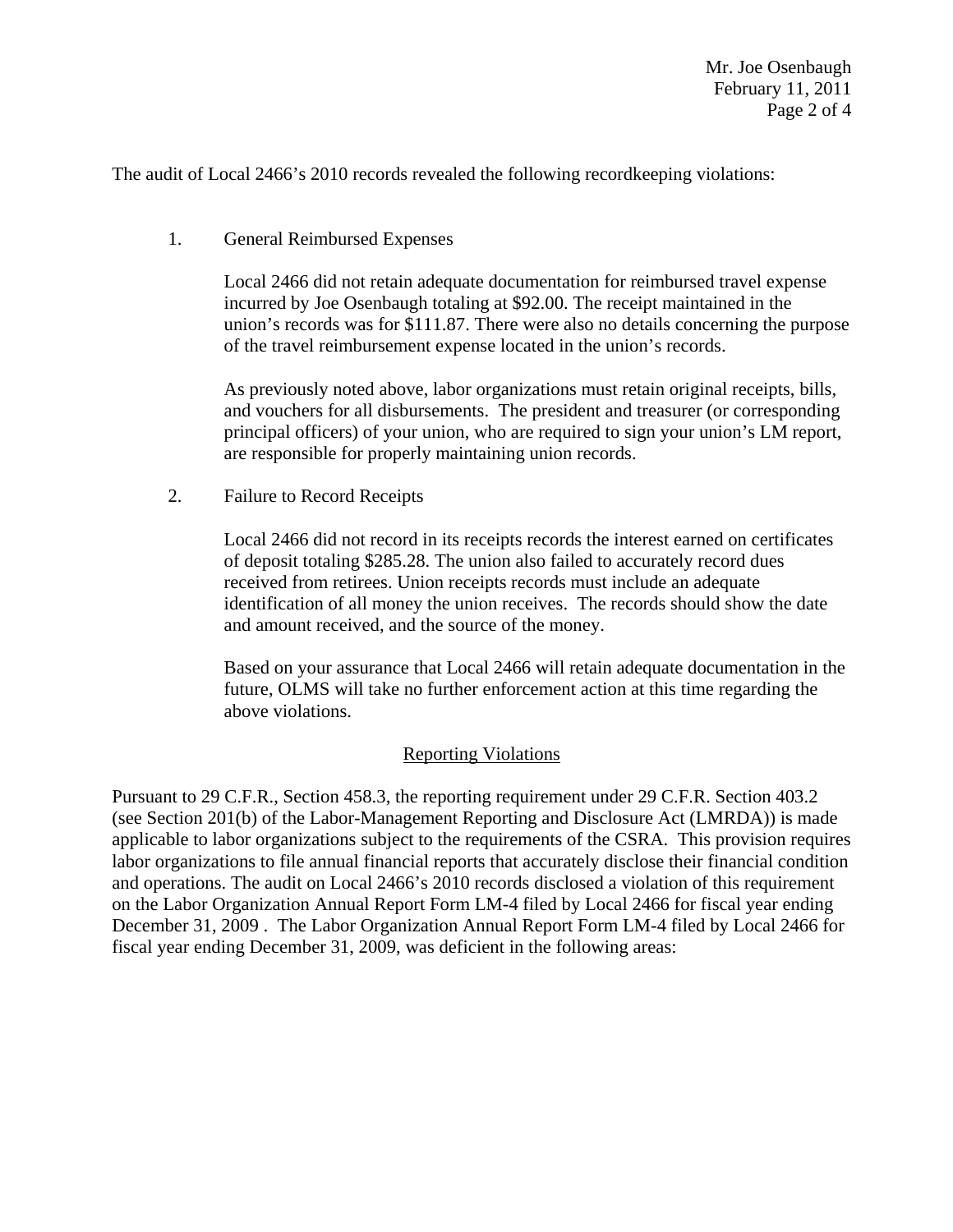Mr. Joe Osenbaugh February 11, 2011 Page 3 of 4

### 1. Cash Reconciliation

It appears that the cash figures reported in Items 17 and 18 are not the cash figures according to the union's books after reconciliation to the bank statements. The instructions for Items 17 and 18 states that the union should obtain account balances from its books as reconciled to the balances shown on bank statements.

Local 2466 was required to file an amended Form LM-4 for fiscal year ending December 31, 2009, to correct the deficient item discussed above. I provided you with a blank form and instructions, and advised you that the reporting forms and instructions are available on the OLMS website (www.olms.dol.gov). During the closing interview, you completed the amended Form LM-4 for 2009.

2. Failure to File Bylaws

Pursuant to 29 C.F.R. Section 458.3, the requirement under 29 C.F.R. Section 402.4 implementing LMRDA Section 201(a) is made applicable to labor organizations subject to the requirements of the CSRA. This provision requires labor organizations to file copies of any revised constitution and bylaws when it files its annual financial report. The audit disclosed a violation of this requirement. Local 2466 amended its constitution and bylaws in 1984, but did not file the required copies with its LM report for that year.

Local 2466 has now filed a copy of its constitution and bylaws.

# Other Issues

1. Signing Blank Checks

During the audit, you advised that you signs blank checks. Your union's bylaws require that all checks be signed by the president and treasurer. The two signature requirement is an effective internal control of union funds. Its purpose is to attest to the authenticity of a completed document already signed. However, signing a blank check in advance does not attest to the authenticity of a completed check, and negates the purpose of the two signature requirement. OLMS recommends that Local 2466 review these procedures to improve internal control of union funds.

2. Former Union Officers Were Signatories on the Union's Bank Account

During the audit, it was discovered that former officer **interest in the example of the example on** remained as a signatory on the union's checking account at Huntington State Bank. OLMS recommends removing all former officers off of the union's bank account as soon as they are no longer approved to use the union's bank accounts.